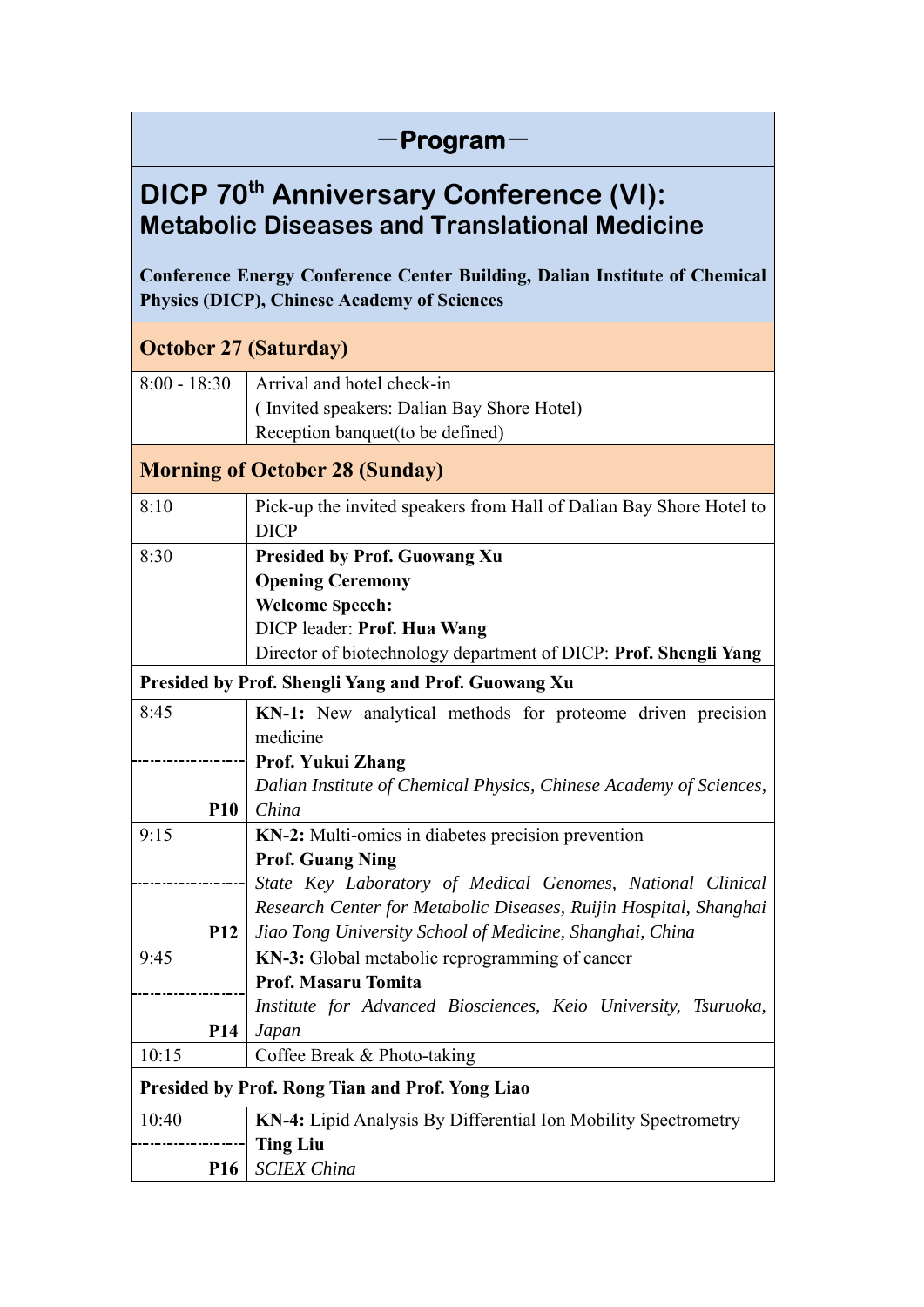| 11:00 |                 | KN-5: Deciphering the role of cardiac metabolism in health and              |
|-------|-----------------|-----------------------------------------------------------------------------|
|       |                 | diseases: looking beyond ATP                                                |
|       |                 | Porf. Rong Tian                                                             |
|       | <b>P18</b>      | University of Washington                                                    |
| 11:20 |                 | KN-6: The metabolic switch: From viral replication to cancer                |
|       |                 | Prof. Yong Liao                                                             |
|       | <b>P20</b>      | Chongqing Medical University, Chongqing, China                              |
| 11:40 |                 | KN-7: Online and High-Throughput Analysis of Volatile                       |
|       |                 | Metabolites by High-Pressure Photon Ionization Mass Spectrometry            |
|       |                 | Prof. Haiyang Li                                                            |
|       | <b>P22</b>      | Dalian Institute of Chemical Physics, CAS, Dalian 116023, China             |
| 12:00 |                 | Lunch seminar - Human Metabolome Technologies, Inc.                         |
|       |                 | Conference Hall of Bio-Tech Building, DICP                                  |
|       |                 | Lunch in DICP cafeteria                                                     |
|       |                 |                                                                             |
|       |                 | <b>Afternoon of October 28 (Sunday)</b>                                     |
|       |                 | Presided by Prof. R. Lehmann and Prof. Matej Orešič                         |
| 13:30 |                 | KN-8: Lipidomic differentiation between Alzheimer's Disease and             |
|       |                 | mild cognitive impairment by Field-Flow Fractionation and                   |
|       |                 | nUHPLC-ESI-MS/MS                                                            |
|       |                 | <b>Prof. Myeong Hee Moon</b>                                                |
|       | P <sub>25</sub> | Department of Chemistry, Yonsei University, Seoul, Korea                    |
| 13:50 |                 | KN-9: Understanding Metabolic Reprogramming in Diseases using               |
|       |                 | Metabolomics and Metabolic Flux Analysis                                    |
|       |                 | <b>Prof. Zeping Hu</b>                                                      |
|       | <b>P27</b>      | Tsinghua University, Beijing 100084, China                                  |
| 14:10 |                 | KN-10: HSD17B13: a novel lipid droplet protein important for                |
|       |                 | hepatic lipid homeostasis                                                   |
|       |                 | Prof. Youfei Guan                                                           |
|       |                 | Dalian Medical University, No.9 West Section Lyshun South Road,             |
|       | P <sub>29</sub> | Dalian, China                                                               |
| 14:30 |                 | functional<br>molecular<br>$KN-11$ :<br>Linking<br>diabetic<br>and          |
|       |                 | pathomechanisms in skeletal muscle and liverby a systems medicine           |
|       |                 | approach                                                                    |
|       |                 | <b>Prof. Rainer Lehmann</b>                                                 |
|       |                 | Division of Clinical Chemistry and Pathobiochemistry (Central               |
|       | <b>P31</b>      | Laboratory), University Hospital Tübingen, Germany                          |
| 14:50 |                 | <b>KN-12:</b> Metabolome <i>en route</i> to autoimmunity and overt disease: |
|       |                 | prospective studies in type 1 diabetes and celiac disease                   |
|       |                 | Prof. Matej Orešič                                                          |
|       | P34             | Department of Chemistry - Örebro University, Örebro, Sweden                 |
| 15:10 |                 | KN-13: Metabolomics in Diabetic Retinopathy (DR) and Diabetic               |
|       |                 | Kidney Disease (DKD)                                                        |
|       |                 | Prof. Lei Zhou                                                              |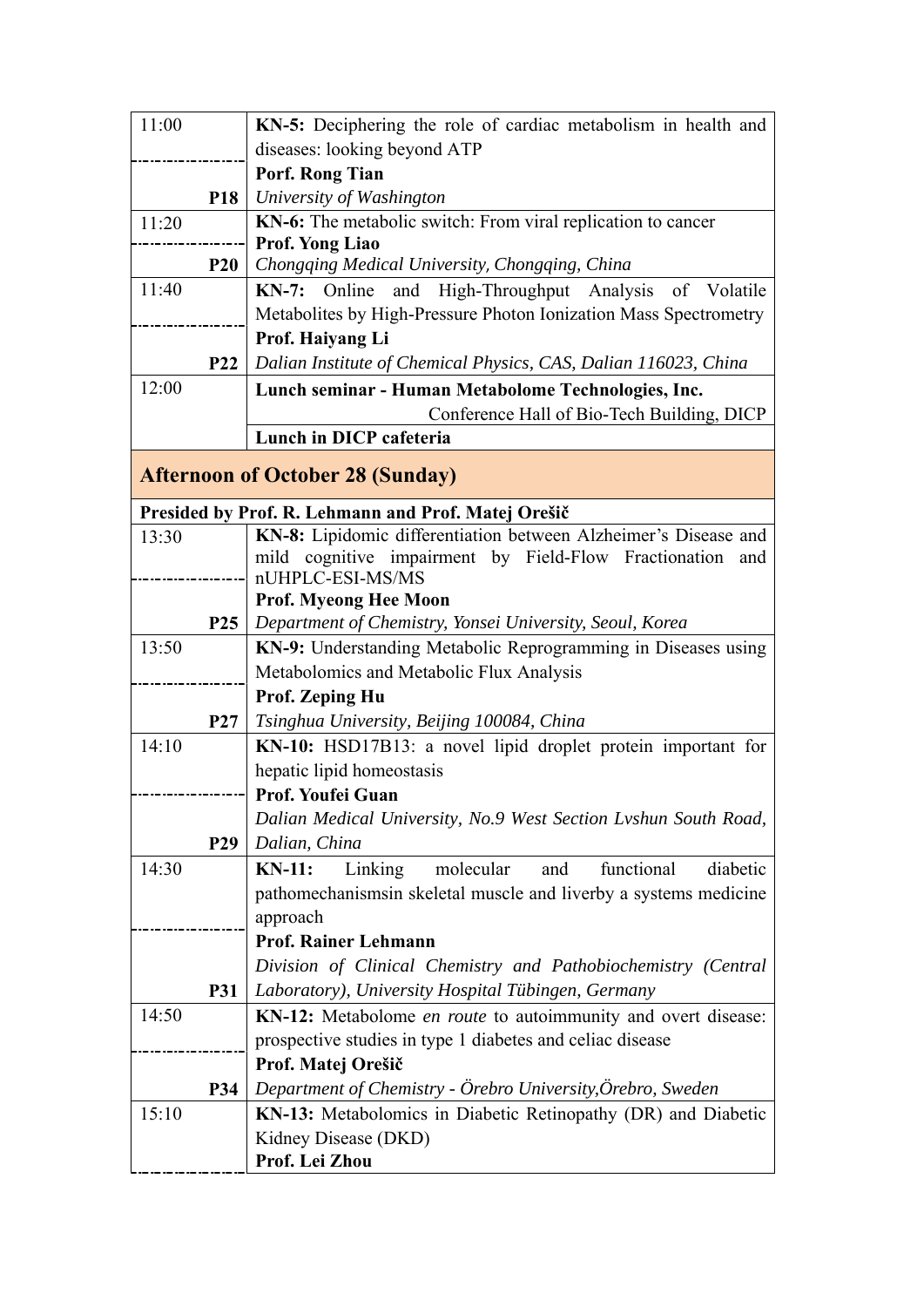|             | Department of Ophthalmology, YongLooLinSchool of Medicine,                             |
|-------------|----------------------------------------------------------------------------------------|
|             | National University of Singapore, IE Kent Ridge<br>Road,                               |
| <b>P36</b>  | NUHSTower Block Level 7, Singapore 119228, Singapore                                   |
| 15:30       | Coffee Break                                                                           |
|             | Presided by Prof. R. M. Higashi and Prof. Janusz Pawliszyn                             |
| 15:45       | KN-14: The Clinical Application of Mass Spectrometry in                                |
|             | <b>Children's Diseases</b>                                                             |
|             | Prof. Lin Zou                                                                          |
|             | Center for Clinical Molecular Medicine & Newborn Screening                             |
|             | Center, Children's Hospital of Chongqing Medical University,                           |
| P38         | 400014                                                                                 |
| 16:05       | KN-15: Tandem Mass Spectrometry Applications in Newborn                                |
|             | Screening and Beyond                                                                   |
|             | <b>Prof. David Millington</b>                                                          |
| <b>P40</b>  | Duke University School of Medicine                                                     |
| 16:25       | KN-16: Metabolic Reprogramming Elucidation in the Cancer                               |
|             | Tumor Microenvironmentof Human Subjects via multi-element                              |
|             | Stable Isotope Resolved Metabolomics (mSIRM)                                           |
|             | Prof. Richard M. Higashi<br>Department of Toxicology and Cancer Biology, University of |
|             | Kentucky, NIHResource Center for Stable Isotope Resolved                               |
| <b>P42</b>  | <b>Metablomics</b>                                                                     |
| 16:45       | KN-17: Metabolomics in the study of liver diseases                                     |
|             | Prof. Huichang Bi                                                                      |
|             | School of Pharmaceutical Sciences, Sun Yat-sen University,                             |
| <b>P45</b>  | Guangzhou, China                                                                       |
| 17:05       | KN-18: Breath Analysis and Tailored Point-of-care Monitor for                          |
|             | Perioperative Homeostasis                                                              |
|             | Prof. Enyou Li                                                                         |
| <b>P47</b>  | Department of Anesthesiology, Harbin Medical University                                |
| 17:25-17:45 | KN-19: Chemical biopsy based on SPME approach: a new medical                           |
|             | tool                                                                                   |
|             | <b>Prof. Janusz Pawliszyn</b>                                                          |
|             | Department of Chemistry, University of Waterloo, Waterloo, ON,                         |
| <b>P50</b>  | Canada                                                                                 |
| 18:00       | <b>Speaker Dinner</b>                                                                  |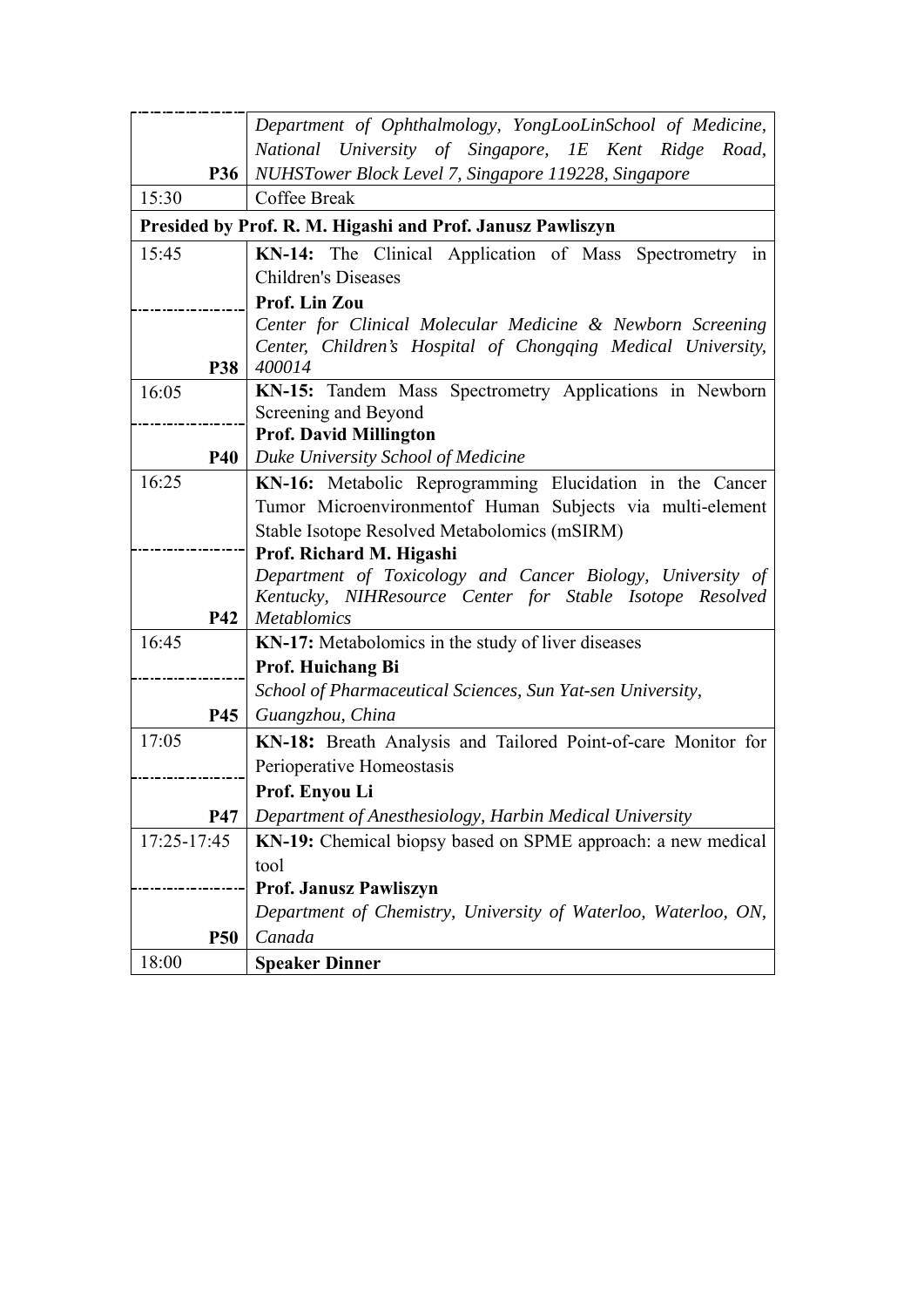## **Morning of October 29 (Monday)**

| 8:10 Pick-up the invited speakers from the Hall of Dalian Bay Shore Hotel to DICP |            |                                                                       |
|-----------------------------------------------------------------------------------|------------|-----------------------------------------------------------------------|
| Presided by Prof. A. Sickmann and Prof. Liang Li                                  |            |                                                                       |
| 8:30                                                                              |            | KN-20: Towards the comprehensive analysis of metabolome               |
|                                                                                   |            | <b>Prof. Guowang Xu</b>                                               |
|                                                                                   |            | Dalian Institute of Chemical Physics, Chinese Academy of Sciences,    |
|                                                                                   | <b>P53</b> | China                                                                 |
| 8:50                                                                              |            | Chemical<br>Isotope Labeling Nanoflow LC-MS<br>$KN-21:$<br>for        |
|                                                                                   |            | Comprehensive Metabolomic Profiling of Samples with Limited           |
|                                                                                   |            | <b>Amounts</b>                                                        |
|                                                                                   |            | Prof. Liang Li                                                        |
|                                                                                   | <b>P56</b> | Department of Chemistry, University of Alberta                        |
| 9:10                                                                              |            | KN-22: Translation of lipidomic technologies towards quatification of |
|                                                                                   |            | blood lipids and their natural variations                             |
|                                                                                   |            | Prof. Markus R. Wenk                                                  |
|                                                                                   |            | Singapore Lipidomics Incubator (SLING), Life Sciences Institute,      |
|                                                                                   |            | National University of Singapore, 28 Medical Drive, Singapore         |
|                                                                                   | <b>P58</b> | 117456                                                                |
| 9:30                                                                              |            | KN-23: Shotgun Lipidomics Sheds Light on Diabetic Neuropathy          |
|                                                                                   |            | Prof. Xianlin Han                                                     |
|                                                                                   |            | Institute for Longevity and Aging Studies, University of Texas Health |
|                                                                                   |            | Science Center at San Antonio, 7703 Floyd Curl Drive, San Antonio,    |
|                                                                                   | <b>P62</b> | TX 78229, United States                                               |
| 9:50                                                                              |            | KN-24: Multi-omics tools to study platelet function                   |
|                                                                                   |            | Prof. A. Sickmann                                                     |
|                                                                                   |            | Leibniz-Institutfür Analytische Wissenschaften-ISAS-e.V., Dortmund,   |
|                                                                                   | <b>P64</b> | Germany                                                               |
| 10:10                                                                             |            | KN-25: Utilising metabolic profiling and inflammation markers as      |
|                                                                                   |            | diagnostic tools                                                      |
|                                                                                   |            | <b>Prof. Robert Trengove</b>                                          |
|                                                                                   |            | Separation Science and<br>Metabolomics Laboratory,<br><i>Murdoch</i>  |
|                                                                                   | <b>P67</b> | University, Perth, WA 6150, Australia                                 |
| 10:30                                                                             |            | Coffee Break                                                          |
|                                                                                   |            | <b>Presided by Prof. Robert Plumb and Prof. Oliver J. Schmitz</b>     |
| 10:45                                                                             |            | Five-dimensional<br>$KN-26$ :<br>analysis $(LC+LC-IM-qTOF-MS)$<br>for |
|                                                                                   |            | complex samples such as metabolome, lipidome or proteome              |
|                                                                                   |            | Prof. Oliver J. Schmitz                                               |
|                                                                                   |            | University of Duisburg-Essen, Faculty of Chemistry, Applied           |
|                                                                                   | <b>P69</b> | Analytical Chemistry, 45141 Essen, Germany                            |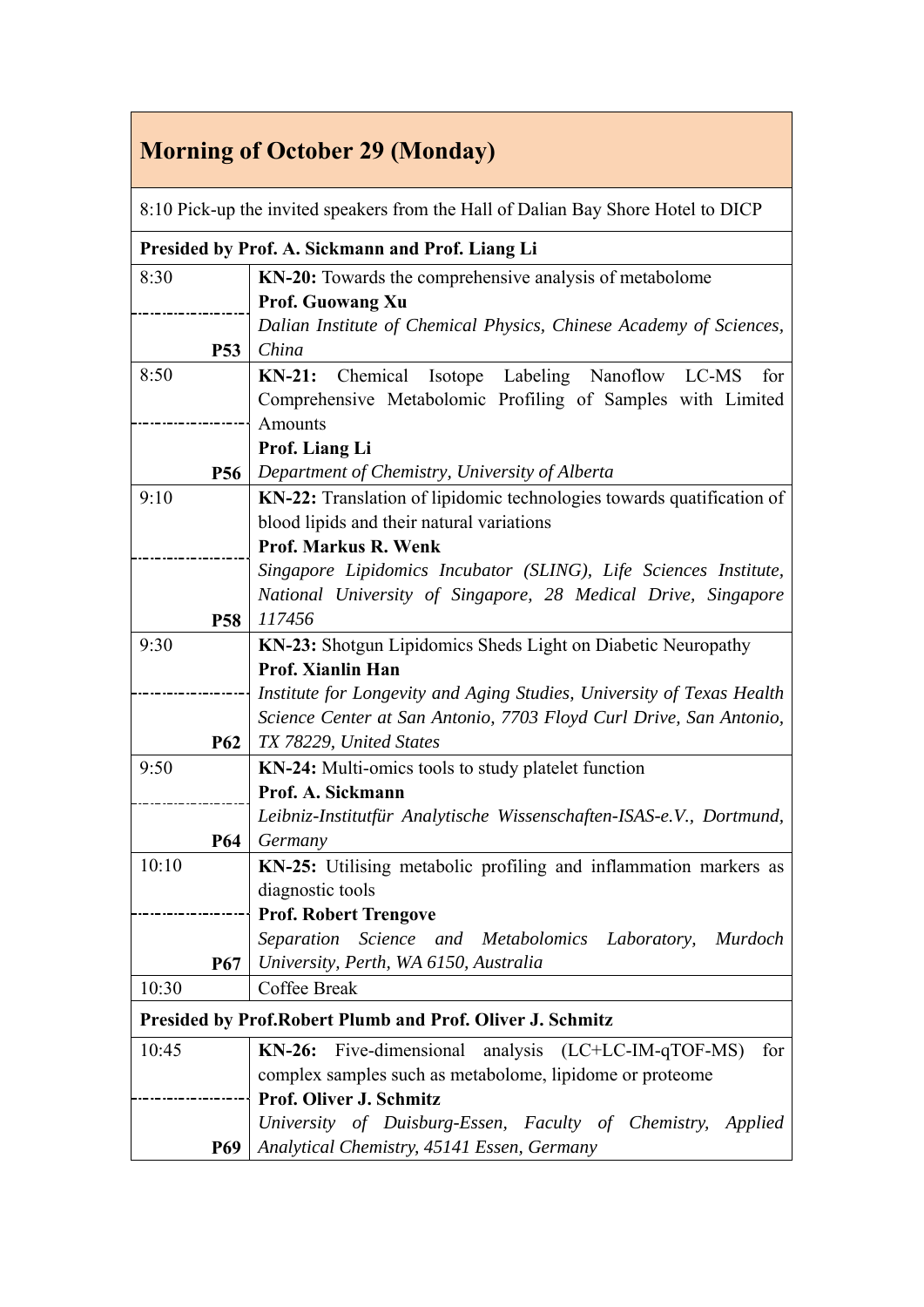| 11:05 |            | KN-27: Robust Reproducible LC/MS Based Metabolomic Profiling            |
|-------|------------|-------------------------------------------------------------------------|
|       |            | of Large Cohort Human Studies Using Validated High Throughput           |
|       |            | Targeted and Discovery Assays                                           |
|       |            | <b>Prof. Robert Plumb</b>                                               |
|       | P72        | Imperial college London                                                 |
| 11:25 |            | KN-28: IGF-1 induced ENO2 deacetylation by HDAC3 promotes the           |
|       |            | liver metastasis of pancreatic cancer                                   |
|       |            | Prof. Qiongzhu Dong                                                     |
|       |            | Department of General Surgery, Huashan Hospital and Cancer              |
|       |            | Metastasis Institute and Institutes of Biomedical Sciences, Fudan       |
|       | P75        | University, Shanghai, 200032, China.                                    |
| 11:45 |            | Critical<br>$KN-29$ :<br>role<br>of<br>metabolic<br>reprogramming<br>1n |
|       |            | mediatingsorafenib resistance in hepatocellular carcinomas              |
|       |            | <b>Prof. Yang Liu</b>                                                   |
|       | <b>P77</b> | Dalian Institute of Chemical Physics, CAS, Dalian 116023, China         |
|       |            | <b>Lunch seminar - Sciex</b>                                            |
| 12:05 |            | Conference Hall of Bio-Tech Building, DICP                              |
|       |            | Lunch in DICP cafeteria                                                 |
|       |            | <b>Afternoon of October 29 (Monday)</b>                                 |
|       |            |                                                                         |
|       |            | Presided byProf. Huafeng Zhang and Prof. Shuhai Lin                     |
| 13:30 |            | KN-30: Regulation of cancer cell metabolism under<br>tumor              |
|       |            | microenvironment stress                                                 |
|       |            | <b>Prof. Huafeng Zhang</b>                                              |
|       |            | Hefei National Laboratory for Physical Sciences at Microscale, CAS      |
|       |            | Key Laboratory of Innate Immunity and Chronic Disease, Innovation       |
|       |            | Center for Cell Signaling Network, School of Life Sciences, University  |
|       | P79        | of Science and Technology of China, Hefei, 230027, China                |
| 13:50 |            | KN-31: The role of biological and physicochemical factors of the        |
|       |            | tumor microenvironment in understanding the biology,<br>drug            |
|       |            | development, and personalized medicine in multiple myeloma              |
|       |            | <b>Prof. Kareem Azab</b>                                                |
|       |            | Cancer Biology Division, Department of Radiation Oncology, School       |
|       |            | of Medicine, Washington University in Saint Louis. Washington           |
|       | <b>P81</b> | University School of Medicine, MO 63108                                 |
| 14:10 |            | KN-32: Prenatal Obesogen Exposure Leads to a Transgenerational          |
|       |            | Thrifty Phenotype IN MICE                                               |
|       |            | <b>Prof. Bruce Blumberg</b>                                             |
|       |            | Departments of Developmental & Cell Biology, Pharmaceutical             |
|       | <b>P84</b> | Sciences and Biomedical Engineering, University of California Irvine.   |
| 14:30 |            | KN-33: Lipidomics and Risk Stratification of aortic dissection and      |
|       |            | thoracic aortic aneurysm                                                |
|       |            | <b>Prof. Yuan Wang</b>                                                  |
|       | P86        | Beijing Anzhen hospital of capital medical university                   |